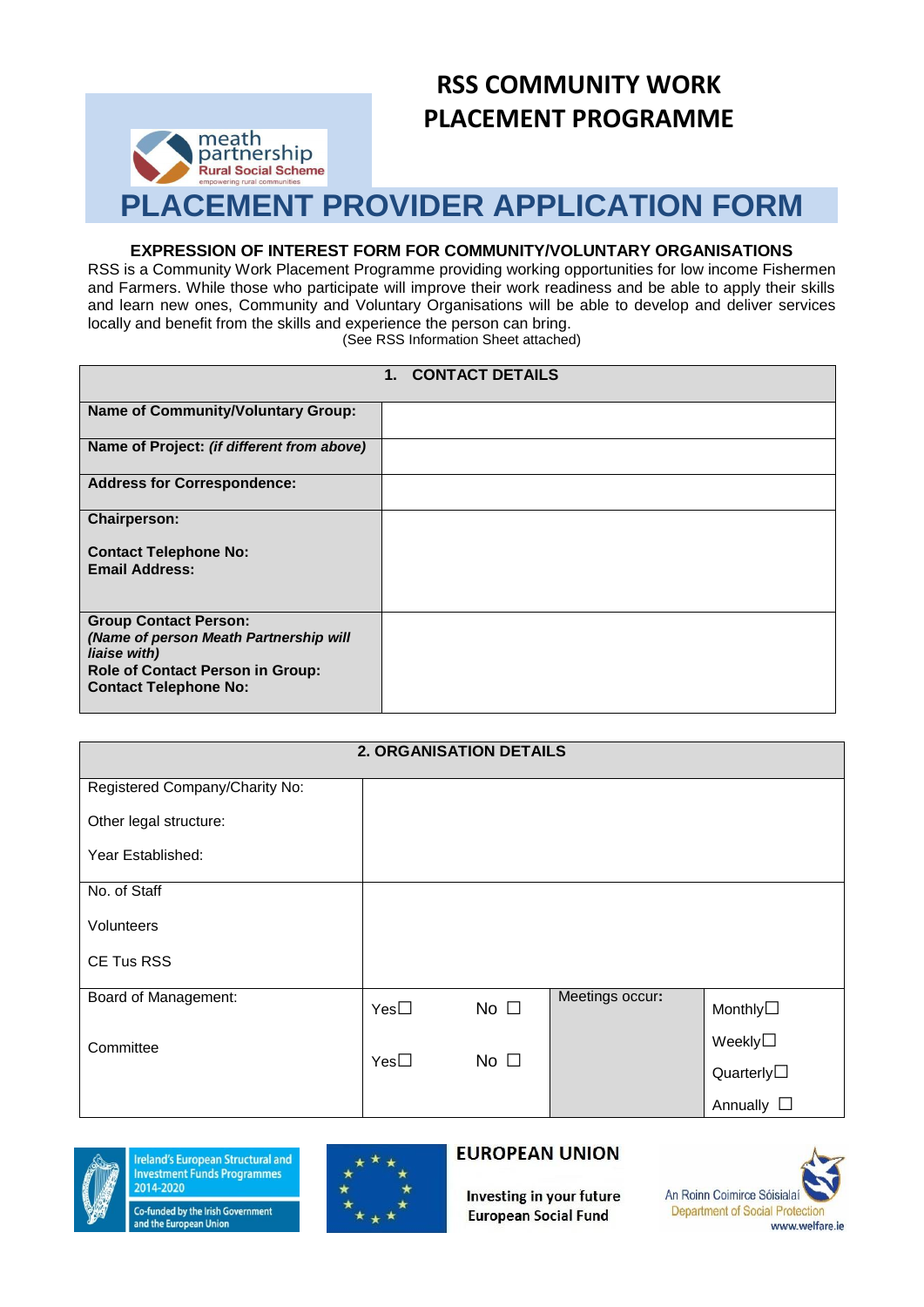| ORGANISATION DESCRIPTION: Please tell us about your main aims, services and activities provided.                                                                                                                             |     |                 |                 |  |
|------------------------------------------------------------------------------------------------------------------------------------------------------------------------------------------------------------------------------|-----|-----------------|-----------------|--|
|                                                                                                                                                                                                                              |     |                 |                 |  |
|                                                                                                                                                                                                                              |     |                 |                 |  |
|                                                                                                                                                                                                                              |     |                 |                 |  |
| <b>LEGAL OWNER PERMISSION:</b> Work cannot commence on any project unless a letter is obtained annually<br>from the legal owner stating that permission is granted for the RSS to assist in the duties outlined in your Work |     |                 |                 |  |
| Plan. Is permission required in your situation?<br>Yes                                                                                                                                                                       |     | No <sub>1</sub> |                 |  |
| No <sub>1</sub><br>П<br>Is it supplied with the application?<br>Yes                                                                                                                                                          |     |                 |                 |  |
| Does your Organisation have a Health & Safety Statement?                                                                                                                                                                     | Yes | $\Box$          | No <sub>1</sub> |  |
| Does your Organisation have Public Liability Insurance?                                                                                                                                                                      | Yes | П               | No <sub>1</sub> |  |
| (Note: on placement of participant , Indemnity to be included<br>for 'Meath Partnership, the Minister of Social Protection and<br>the Department of Social Protection' and forwarded asap)                                   |     |                 |                 |  |
| Will the provision of a RSS Participant cause displacement/<br>substitution of existing staff?                                                                                                                               | Yes |                 | No              |  |
| No <sub>1</sub><br>Have any staff had their working hours reduced or been made redundant in the past year? Yes $\Box$<br>If yes, give number of staff/job titles/date of redundancy/reduction in hours.                      |     |                 |                 |  |
| What facilities are available to RSS? (Include welfare facilities e.g. toilets, canteen)                                                                                                                                     |     |                 |                 |  |
| What equipment, if any, is available to RSS Participants? (please list make and model or attach info on separate<br>sheet)                                                                                                   |     |                 |                 |  |
| Is the equipment maintained according to Manufacturers Guidelines? Yes                                                                                                                                                       |     | $\perp$         | No <sub>1</sub> |  |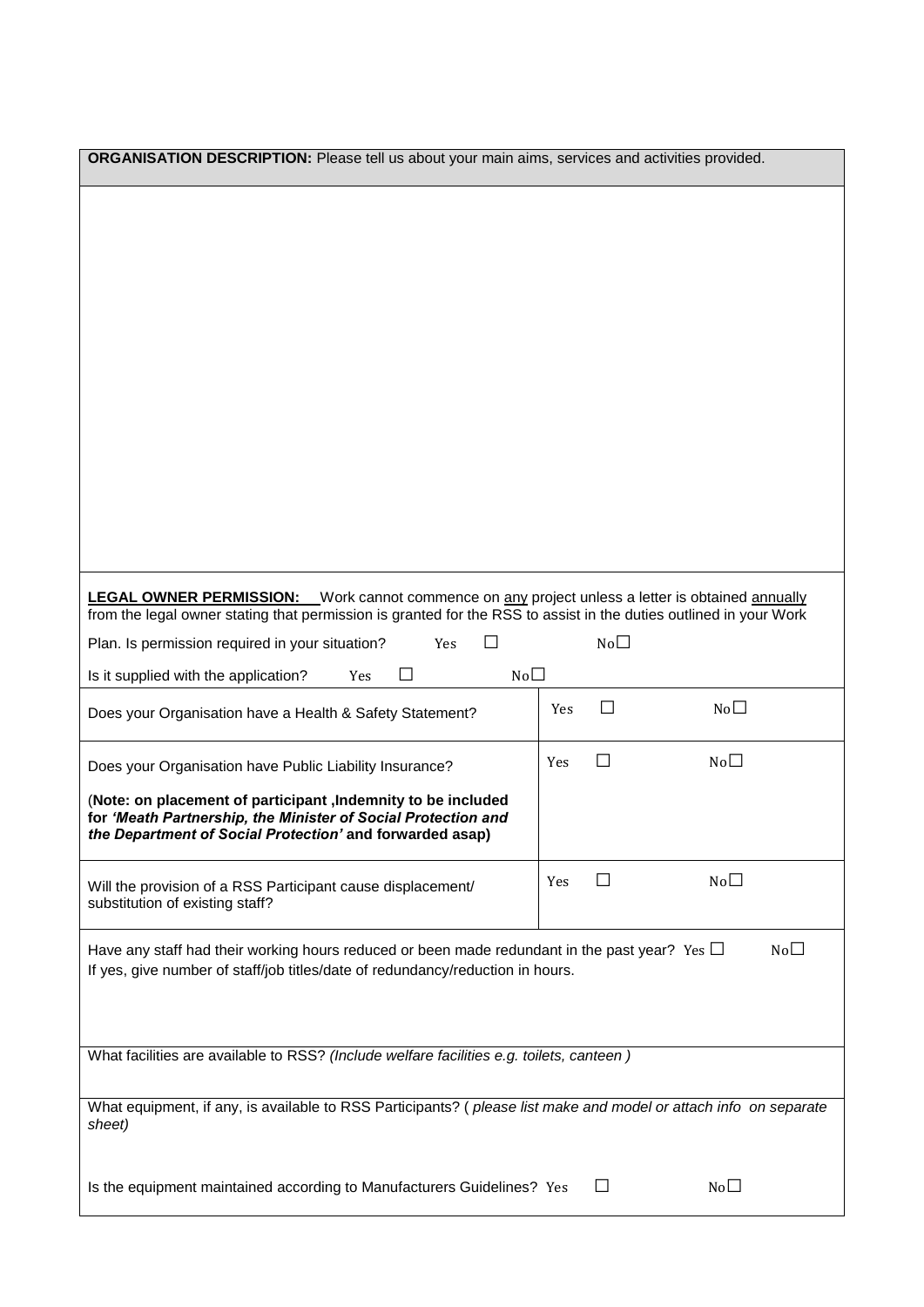# **3.WORK PLACEMENT EMPLOYMENT DETAILS**

 $\overline{\phantom{a}}$ 

| No. of RSS Participants requested<br>(Places are limited & subject to availability)                  | Categories of Work: |                     |                 |
|------------------------------------------------------------------------------------------------------|---------------------|---------------------|-----------------|
| Details of specific skills and qualifications required, if any.                                      |                     |                     |                 |
|                                                                                                      |                     |                     |                 |
|                                                                                                      |                     |                     |                 |
| Please outline training / learning opportunities for RSS Participants provided by your Organisation. |                     |                     |                 |
|                                                                                                      |                     |                     |                 |
|                                                                                                      |                     |                     |                 |
| What benefits will the proposed RSS Placement provide to your organisation?                          |                     |                     |                 |
|                                                                                                      |                     |                     |                 |
|                                                                                                      |                     |                     |                 |
| Will the RSS Participant be working alone?                                                           |                     |                     |                 |
|                                                                                                      |                     | Yes<br>⊔            | No <sub>1</sub> |
| Do you have persons available to regularly monitor the work?                                         |                     |                     |                 |
|                                                                                                      |                     | П<br>Yes            | No <sub>1</sub> |
| Are there peaks and troughs in the proposed work or is it seasonal?                                  |                     | Yes<br>$\Box$       | No <sub>□</sub> |
|                                                                                                      |                     | Seasonal<br>$\perp$ |                 |
|                                                                                                      |                     |                     |                 |
| Are you prepared to commence placement pending Garda Vetting if                                      |                     | $\Box$<br>Yes       | No <sub>1</sub> |
| necessary?                                                                                           |                     |                     |                 |
| ANY ADDITIONAL INFORMATION (Also attach any supporting documentation you feel is relevant)           |                     |                     |                 |
|                                                                                                      |                     |                     |                 |
|                                                                                                      |                     |                     |                 |
|                                                                                                      |                     |                     |                 |
|                                                                                                      |                     |                     |                 |
|                                                                                                      |                     |                     |                 |
|                                                                                                      |                     |                     |                 |
|                                                                                                      |                     |                     |                 |
|                                                                                                      |                     |                     |                 |
|                                                                                                      |                     |                     |                 |
|                                                                                                      |                     |                     |                 |
|                                                                                                      |                     |                     |                 |
|                                                                                                      |                     |                     |                 |
|                                                                                                      |                     |                     |                 |
|                                                                                                      |                     |                     |                 |
|                                                                                                      |                     |                     |                 |
|                                                                                                      |                     |                     |                 |
|                                                                                                      |                     |                     |                 |
|                                                                                                      |                     |                     |                 |
|                                                                                                      |                     |                     |                 |
|                                                                                                      |                     |                     |                 |
|                                                                                                      |                     |                     |                 |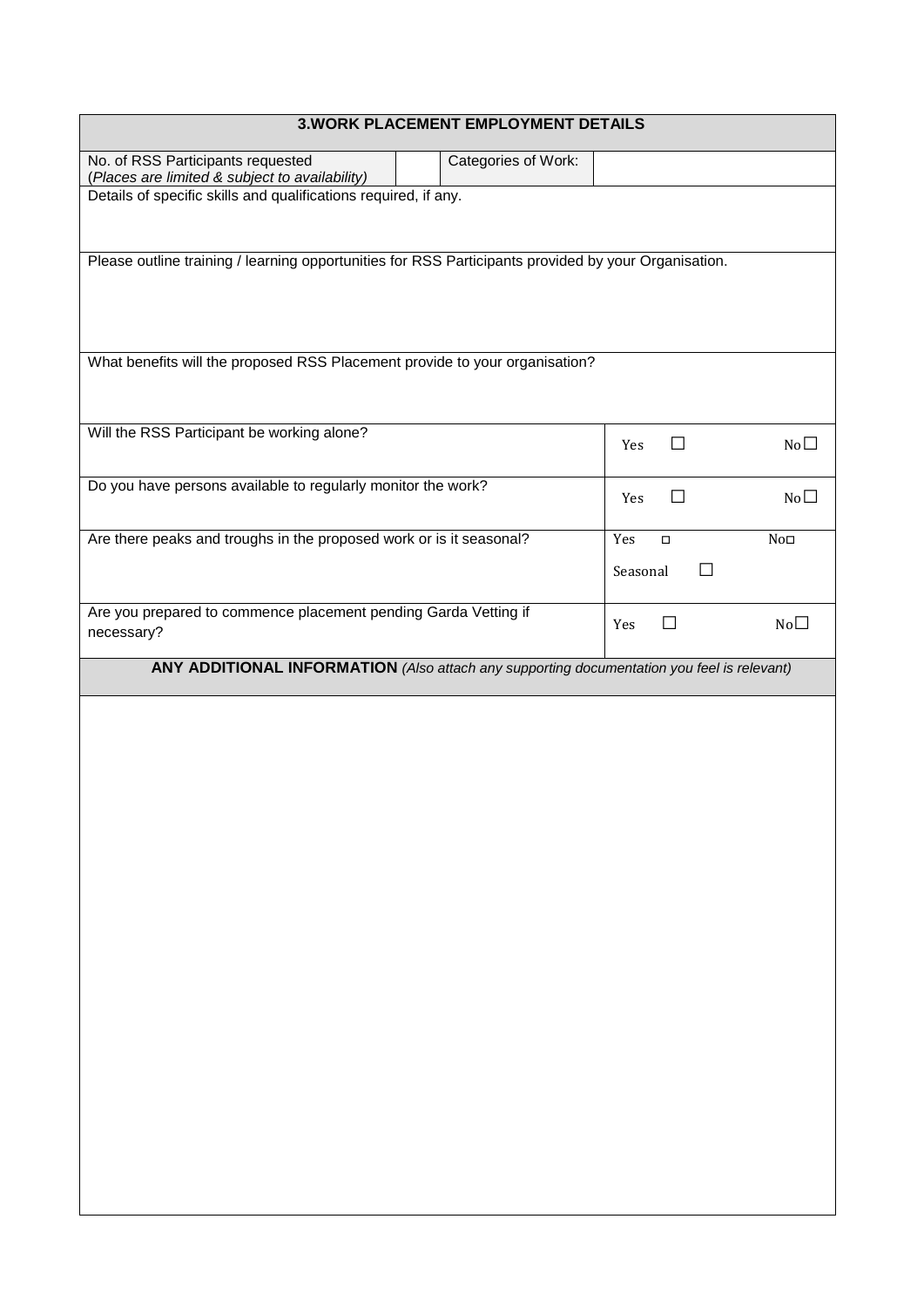# **Community Group Annual Workplan Proposal**

# **Proposed Work Plan for 12 Month Period**

| <b>Listed by</b> | <b>Outline Project Tasks</b>    | <b>Number</b> | <b>Number</b> | <b>Total</b>  |
|------------------|---------------------------------|---------------|---------------|---------------|
| <b>Month</b>     |                                 | of Hours      | of Weeks      | <b>Number</b> |
|                  |                                 | per Week      | per           | of Hours      |
|                  |                                 |               | Annum         |               |
| E.G Jan          | Sweeping leaves, power washing, | 10            | 48            | 480           |
|                  | cleaning buildings, etc         |               |               |               |
| cont             |                                 |               |               |               |
|                  |                                 |               |               |               |
|                  |                                 |               |               |               |
|                  |                                 |               |               |               |
|                  |                                 |               |               |               |
|                  |                                 |               |               |               |
|                  |                                 |               |               |               |
|                  |                                 |               |               |               |
|                  |                                 |               |               |               |
|                  |                                 |               |               |               |
|                  |                                 |               |               |               |
|                  |                                 |               |               |               |
|                  |                                 |               |               |               |
|                  |                                 |               |               |               |
|                  |                                 |               |               |               |
|                  |                                 |               |               |               |
|                  |                                 |               |               |               |
|                  |                                 |               |               |               |
|                  |                                 |               |               |               |
|                  |                                 |               |               |               |
|                  |                                 |               |               |               |
|                  |                                 |               |               |               |
|                  |                                 |               |               |               |
|                  |                                 |               |               |               |
|                  |                                 |               |               |               |
|                  |                                 |               |               |               |
|                  |                                 |               |               |               |
|                  |                                 |               |               |               |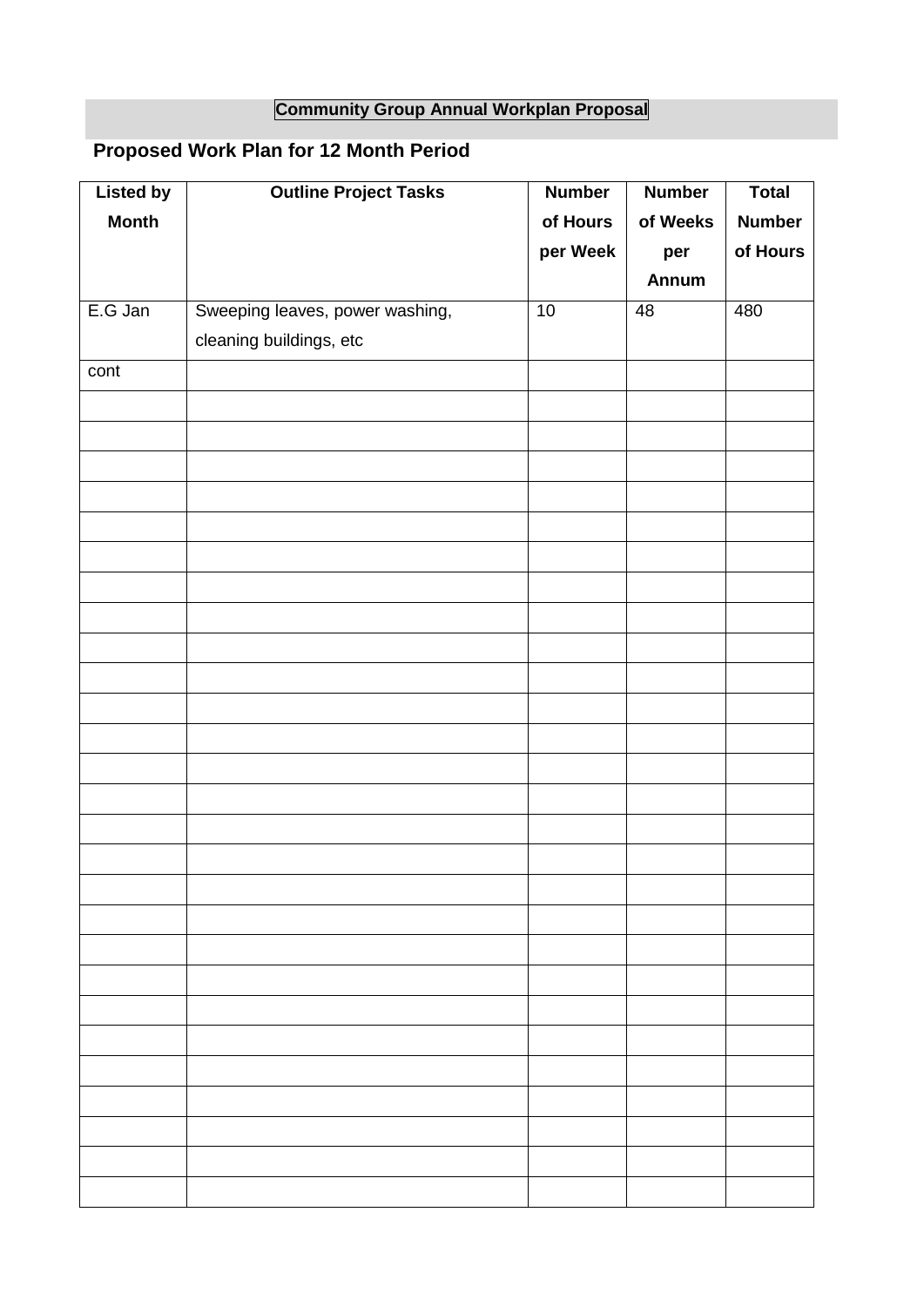| <b>Total Project Hours</b> |  |  |
|----------------------------|--|--|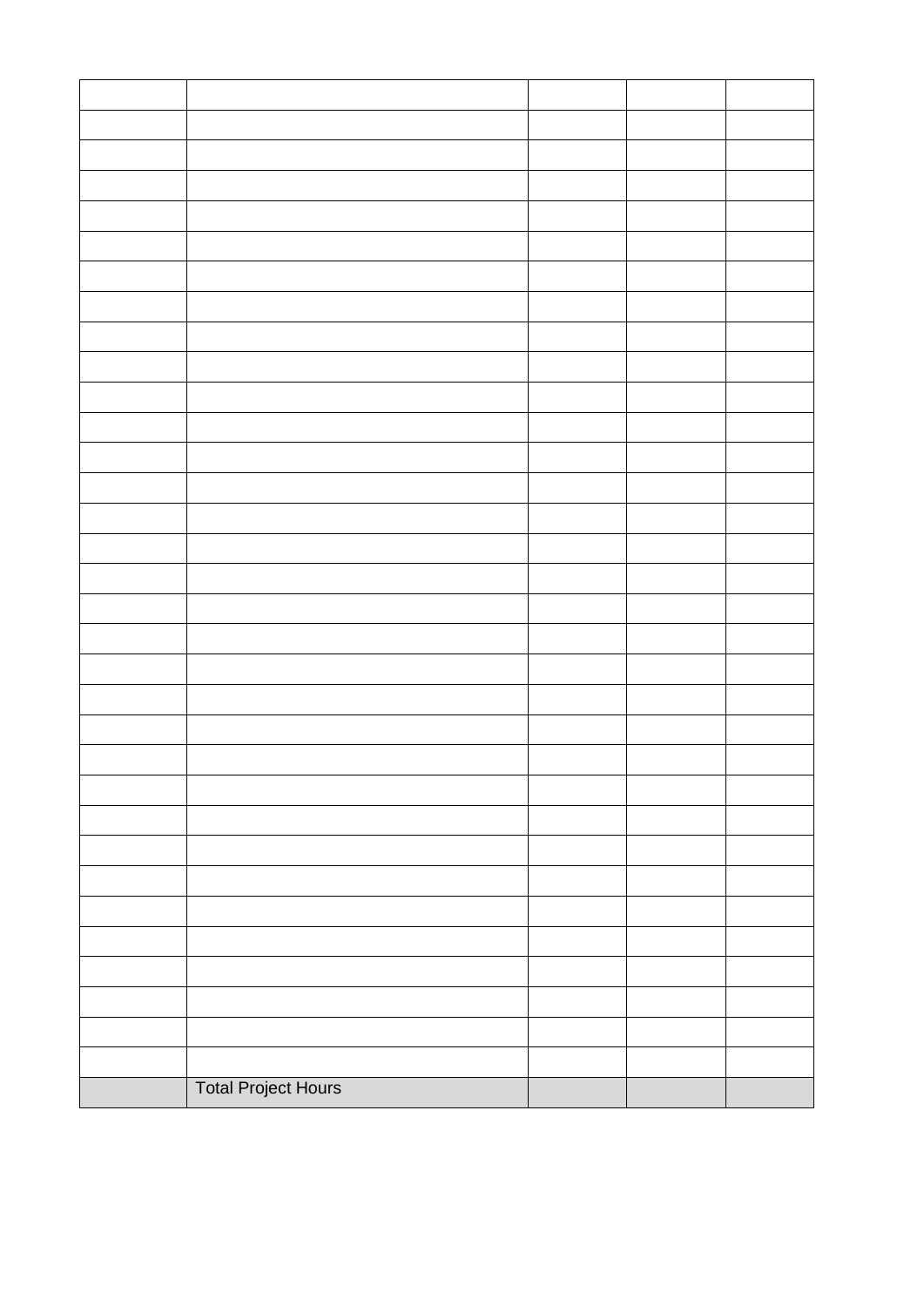## **DECLARATION TO BE SIGNED BY ORGANISATION CHAIRPERSON**

| On behalf of                                                                                                                                                                                                                                                                                                                                                                                                                                                                                                                                                                                                                                         | (Community Group Name)                                                                                                                                                                                          |  |  |  |  |  |
|------------------------------------------------------------------------------------------------------------------------------------------------------------------------------------------------------------------------------------------------------------------------------------------------------------------------------------------------------------------------------------------------------------------------------------------------------------------------------------------------------------------------------------------------------------------------------------------------------------------------------------------------------|-----------------------------------------------------------------------------------------------------------------------------------------------------------------------------------------------------------------|--|--|--|--|--|
| I hereby confirm that I submit this application and declare that the information and documentation<br>supplied in this application is true. I hereby undertake to supply such further information as might be<br>required for evaluation purposes or to further determine eligibility. Information provided will be used only<br>for the purposes registered by the Company under the Data Protection Act 1988 and this includes<br>evaluation of applications for the RSS as well as the promotion, appraisal, monitoring and inspection of<br>the RSS by Meath Partnership, the Department of Social Protection, Pobal, European Commission and/or |                                                                                                                                                                                                                 |  |  |  |  |  |
|                                                                                                                                                                                                                                                                                                                                                                                                                                                                                                                                                                                                                                                      | their agents<br>I understand that the Participants are employees of and managed by Meath Partnership and will be                                                                                                |  |  |  |  |  |
| allocated to projects at the discretion of the company.                                                                                                                                                                                                                                                                                                                                                                                                                                                                                                                                                                                              |                                                                                                                                                                                                                 |  |  |  |  |  |
|                                                                                                                                                                                                                                                                                                                                                                                                                                                                                                                                                                                                                                                      | I understand that Government funded programmes such as the RSS are not in a position to provide any<br>materials/equipment at present. I also agree to meet the cost of materials and equipment required in the |  |  |  |  |  |
|                                                                                                                                                                                                                                                                                                                                                                                                                                                                                                                                                                                                                                                      | carrying out of our allocated participants work for the allocated period.                                                                                                                                       |  |  |  |  |  |
|                                                                                                                                                                                                                                                                                                                                                                                                                                                                                                                                                                                                                                                      | I also understand that information supplied in or accompanying this application may be made available on                                                                                                        |  |  |  |  |  |
| request under the Freedom of Information Acts 1997 and 2003.                                                                                                                                                                                                                                                                                                                                                                                                                                                                                                                                                                                         |                                                                                                                                                                                                                 |  |  |  |  |  |
|                                                                                                                                                                                                                                                                                                                                                                                                                                                                                                                                                                                                                                                      | I accept that Meath Partnership are responsible for the overall management of the Scheme.                                                                                                                       |  |  |  |  |  |
|                                                                                                                                                                                                                                                                                                                                                                                                                                                                                                                                                                                                                                                      |                                                                                                                                                                                                                 |  |  |  |  |  |
| Chairperson's signature:                                                                                                                                                                                                                                                                                                                                                                                                                                                                                                                                                                                                                             |                                                                                                                                                                                                                 |  |  |  |  |  |
|                                                                                                                                                                                                                                                                                                                                                                                                                                                                                                                                                                                                                                                      |                                                                                                                                                                                                                 |  |  |  |  |  |
| Signatory (BLOCK CAPITALS):                                                                                                                                                                                                                                                                                                                                                                                                                                                                                                                                                                                                                          |                                                                                                                                                                                                                 |  |  |  |  |  |
| Date:                                                                                                                                                                                                                                                                                                                                                                                                                                                                                                                                                                                                                                                |                                                                                                                                                                                                                 |  |  |  |  |  |
| Dlagas vatura yayın analisatina (yulth                                                                                                                                                                                                                                                                                                                                                                                                                                                                                                                                                                                                               | The substantial and we consider the section of the section of<br>. <del>.</del>                                                                                                                                 |  |  |  |  |  |

Please return your application (**with current insurance documentation and permission if required**) marked '*RSS Community Group Applications'* to: *Barbara Gaynor ,RSS Supervisor, Unit 7 Kells Business Park, Cavan Road, Kells, Co. Meath* Email: [Barbara.gaynor@meathpartnership.ie](mailto:Barbara.gaynor@meathpartnership.ie) Queries: (086) 6031077

For office use only

| <b>Received Date:</b>            |       |
|----------------------------------|-------|
| Received By:                     |       |
| Follow up Documentation Required | List: |
| No <sub>1</sub><br>Yes           |       |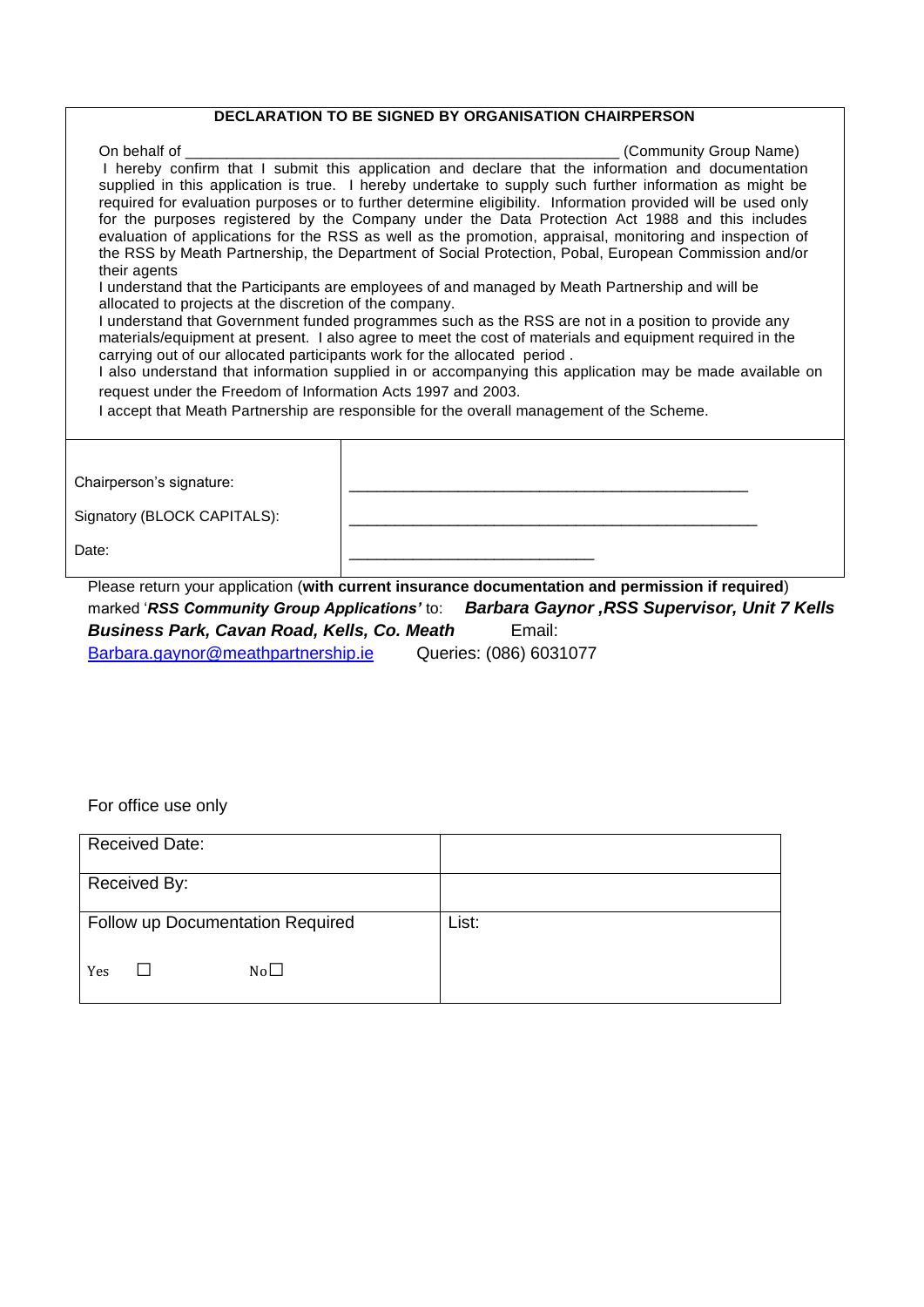

The Department of Social Protection is responsible for the operation of RSS and it is managed at local level by Local Development Companies. The Rural Social Scheme was set up for low income Fishermen and Farmers

Participants on RSS work 19.5 hours per week. Participation is for a continuous period of 6 years. The key role of community and voluntary organisations hosting work placements is to provide participants with valuable working opportunities in good quality work settings. Organisations applying for RSS participants must demonstrate their ability to supervise and direct the work to be carried out. They must also supply a job description and details of the work to be carried out during the 6 year placement for each participant applied for. They must agree to, and sign off on, a Placement Provider Agreement Form in line with DSP requirements.

Under the RSS scheme, individuals, private or public bodies, fee paying schools, colleges and commercial entities (for profit bodies or organisations) are not eligible to apply for placement positions. **Selected work placements must not displace existing commercial activity or duplicate service provision by another agency.**

Further information regarding RSS can be found on the website of the Department of Social Protection at [www.welfare.ie](http://www.welfare.ie/)



**Ireland's European Structural and Investment Funds Programmes** 2014-2020





### **EUROPEAN UNION**

Investing in your future **European Social Fund** 

Co-funded by the Irish Government and the European Union